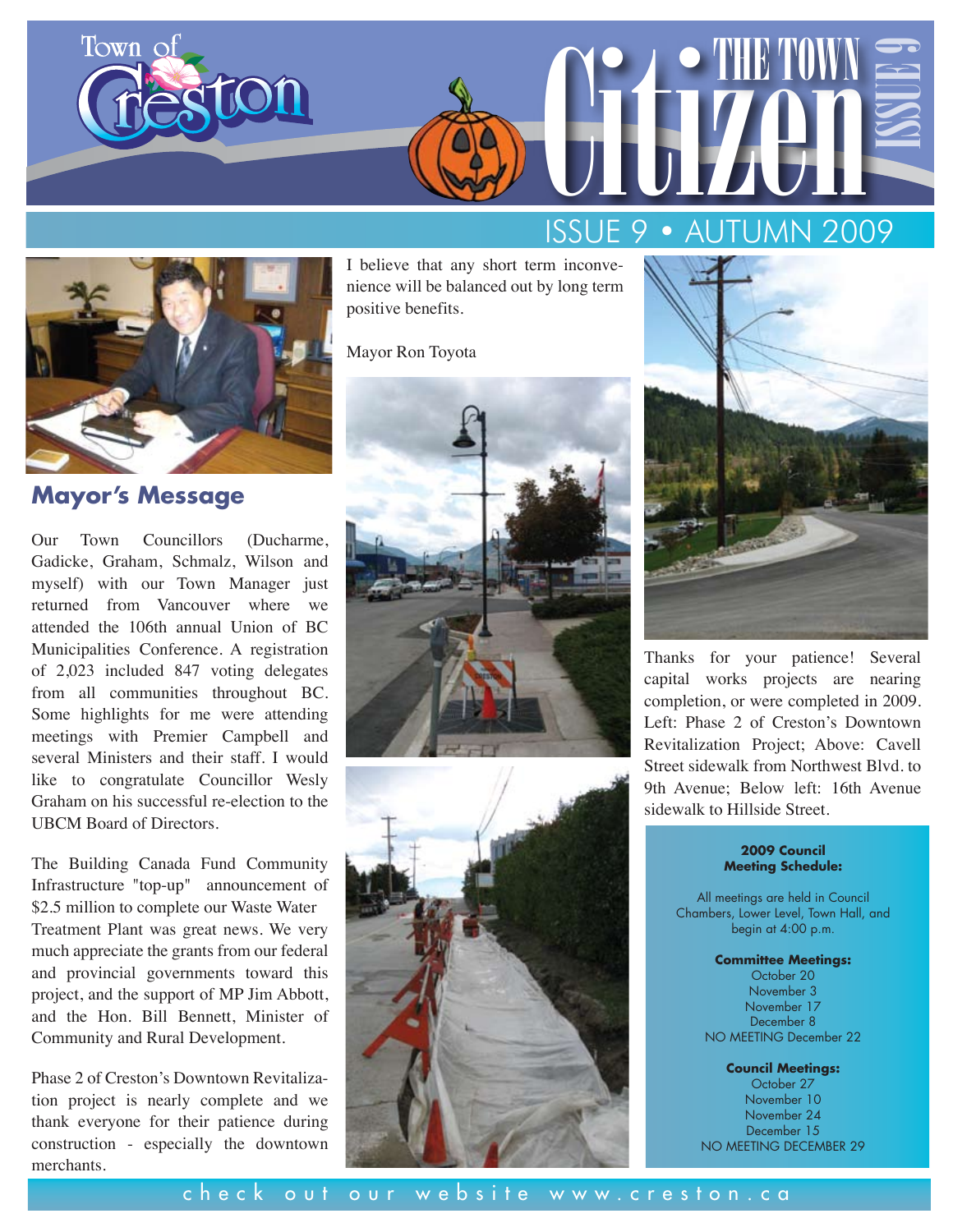# PAGE<sub>2</sub>

# **※ Get Ready for Winter**

## **Magnesium What? Magnesium Chloride!**

Last year's abundant snowfall proved to be challenging to travellers, downtown business owners and pedestrians. In an effort to address this issue, the Town of Creston will be teaming up with YRB and changing the way that snow is cleared on Canyon Street.

A liquid form of magnesium chloride will be used as a pre-emptive strike, when snow or freezing rain is predicted. The product will only work at certain temperatures, and with certain levels of snowfall. It has the ability to melt up to 10 cm of snow and dissipate it in the form of storm water run-off.

If a heavy snowfall of more than 10 cm is predicted, traditional snow clearing methods will be used.

The expected benefits of magnesium chloride include: less snow accumulation; less sand usage; less dust and greater traction control.

We would like to hear your feedback on this product – both positive and negative - so we can adjust the application to get the maximum benefit. Give us a call at (250) 428- 2214 ext. 222, or email **info@creston.ca** to let us know how well you think this new product is working.

# **Snow Tips from the Town Engineer**

Answers to some questions frequently asked of the Director of Engineering and Public Works.

**Question:** Do the snowploughing crews work at night?

**Answer:** Yes. Ploughing and sanding crews are available 24 hours a day. The hours they work depends upon the time of the day when it snows and the amount of snowfall.

**Question:** Where should I place my snow?

**Answer:** All snow should be placed within the confines of your property to avoid conflict with neighbours. Structure your snow storage early on by storing snow at the furthest points away from the areas you wish to keep clear.

**Question:** Is there anything I can do to help?

**Answer:** Yes. After a snowfall, crews are often hampered by cars parked on streets, which block access for snow clearing equipment. This creates time delays and can be hazardous. The Town cannot accept responsibility for damage to vehicles parked on streets or boulevards during snow removal operations.

#### **A Few Reminders:**

- Please remember that there is a town bylaw that requires residents to clear snow and ice from the sidewalks in front of their houses. Please do your part to keep the sidewalks safe for kids, seniors, and everyone out for a breath of fresh air this winter.
- Residents are asked to store residential vehicles, trailers and boats on private property for the winter. The town will be removing boats and RVs stored on the street, in order to ensure safe and efficient ploughing and sanding operations.
- During periods of heavy snowfall or other extreme weather conditions, please have patience as maintenance crews work to get to your area as quickly as possible.

More information about snow removal, including a route map, can be found on our website at **www.creston.ca.**



Please feel free to stop by Town Hall at 238-10th Avenue North. We are open for business Monday to Friday, 8:30 a.m. to 4:30 p.m., except for statutory holidays.

#### **Town of Creston**

238 - 10th Ave. N. PO Box 1339 Creston, BC V0B 1G0

Ph: 250-428-2214 Fax: 250-428-9164

Email:

#### **info@creston.ca**

After hours emergency phone: 250-428-3450

#### **www.creston.ca**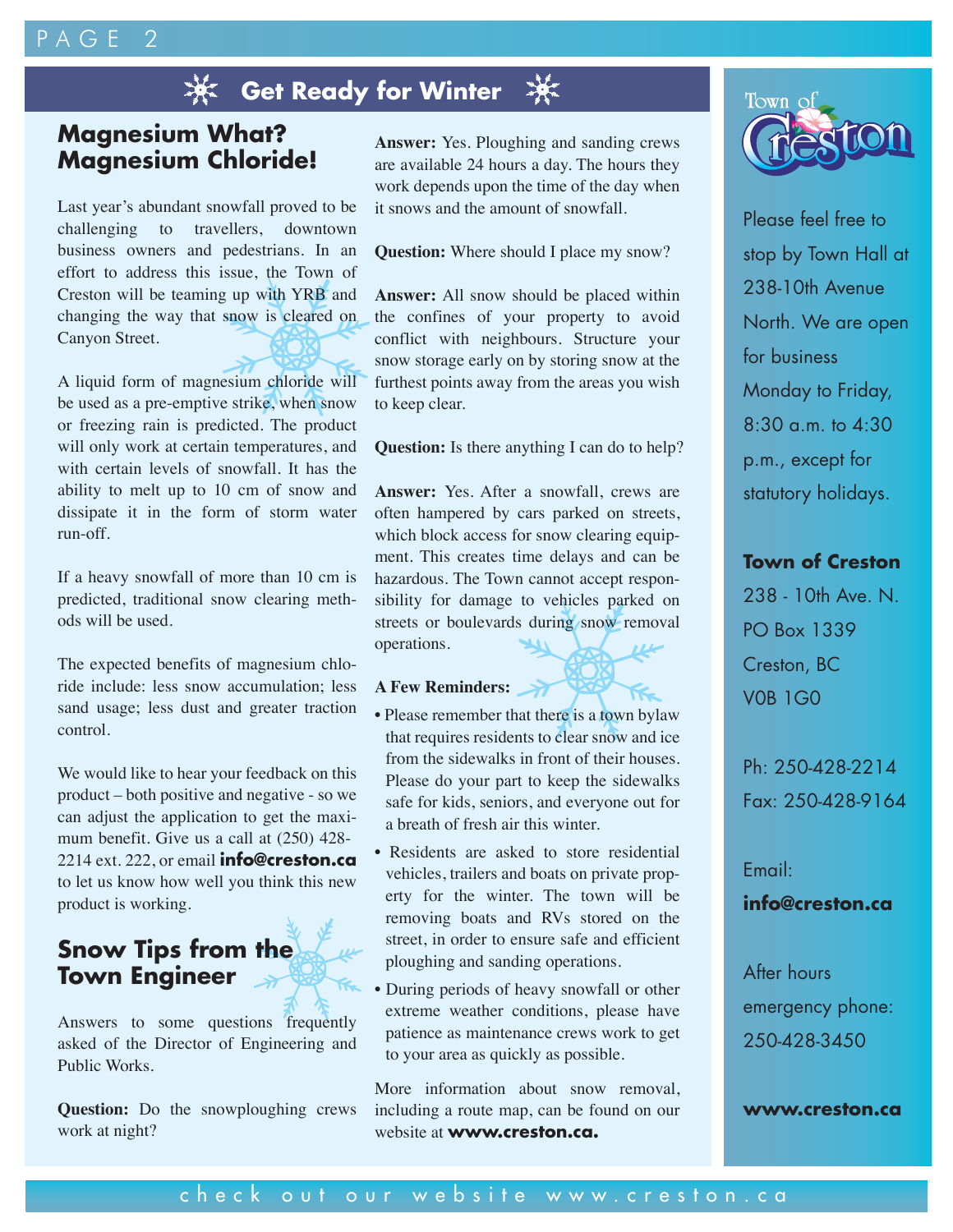

### **Doctor Recruitment News**

Creston welcomed a new physician in September. Dr. Crystal Campbell, a PCSS graduate, started practising at the Family Practice Clinic. She has recently completed her residency in Medicine Hat, and is a graduate of the University of Calgary Medical School.

The Creston Valley Health Group, which has played an active role in recruiting new physicians to the valley in the past two years, was recently awarded a Program Excellence Award for Community Partnership by the International City Manager's Association.

The award recognizes both the Town of Creston, and the recruitment team, for successfully partnering with the Interior

Health Authority, Regional District of Central Kootenay and local clinics to recruit physicians through the Creston Valley Health Group. "I want to offer my congratulations and support to everyone involved in the Health Group. This award, and the success of this project, is the result of a team effort by some very dedicated individuals," Mayor Ron Toyota said recently.

## **Cat Program Update**

Council was recently updated on the status of the new trap, neuter and adopt initiative for stray and feral cats. During the summer months, Bylaw Enforcement Officers trapped 35 cats. Thirteen of these were diseased, and euthanized. Eighteen were deemed healthy and, after being spayed or neutered, were adopted out to suitable homes. Three cats were domestic, and claimed by their owners.

With consistent follow up trapping, the issue with stray and feral cats on 10th Avenue N. may be completely resolved by the end of 2009. However, there are other colonies in the area, and Town staff are exploring the best options for handling these.

The Town of Creston is extremely grateful to Dr. Rob McLeod for his continued support of this program, and to the Creston Valley residents who have adopted cats.

If you are interested in adopting a cat, and have a suitable property, such as a farm with a barn, please contact the Bylaw Enforcement Officer at (250) 428-2214 ext. 231.